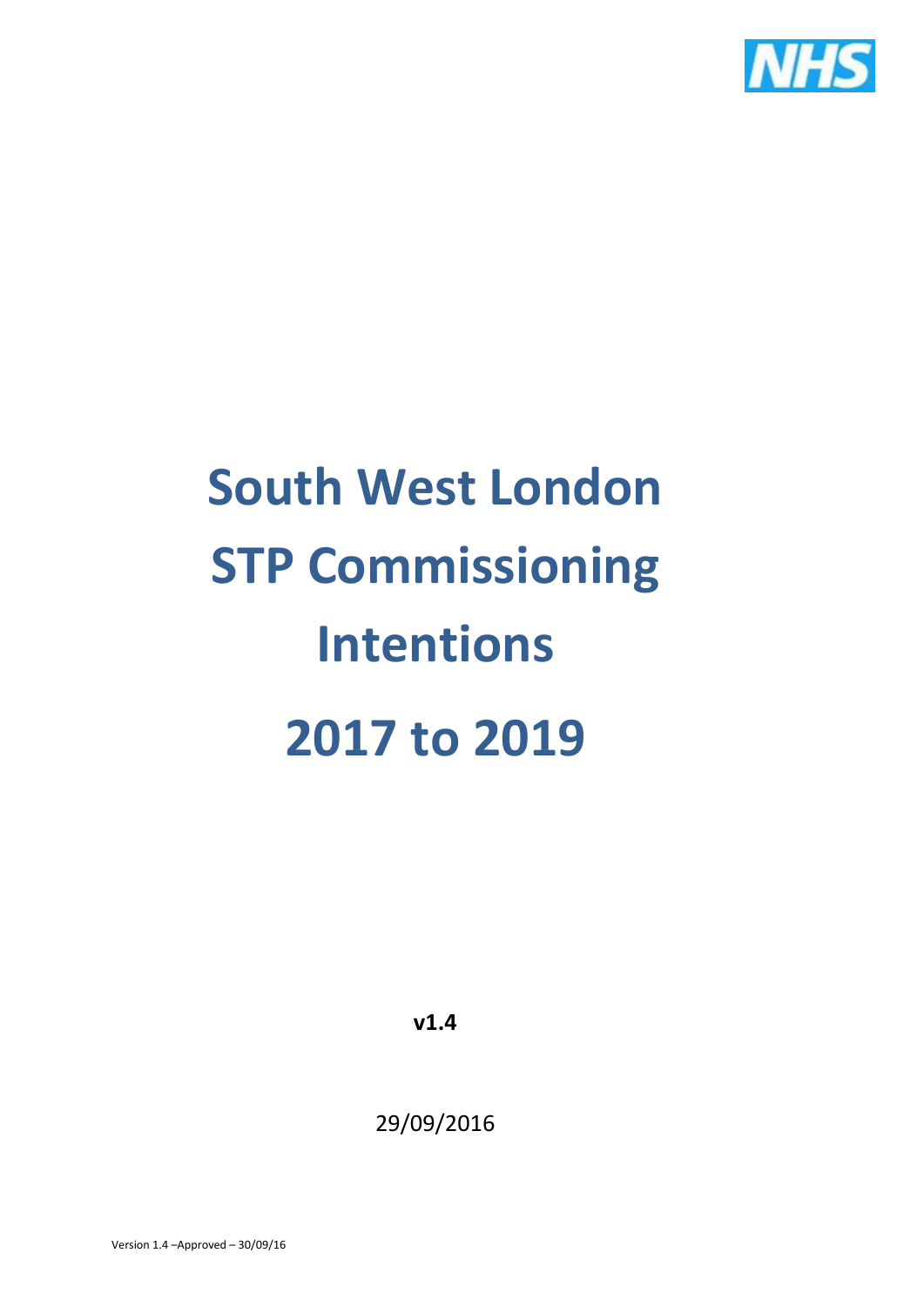|                             | <b>Contents</b>                      | Page |  |  |  |
|-----------------------------|--------------------------------------|------|--|--|--|
|                             |                                      |      |  |  |  |
| 1.                          | Introduction                         | 3    |  |  |  |
| 2.                          | <b>Urgent and Emergency Care</b>     | 4    |  |  |  |
| 3.                          | <b>Planned Care</b>                  | 4    |  |  |  |
| 4.                          | Cancer                               | 5    |  |  |  |
| 5.                          | <b>Maternity</b>                     | 6    |  |  |  |
| 6.                          | <b>Children and Young People</b>     | 6    |  |  |  |
| 7.                          | <b>Mental Health</b>                 |      |  |  |  |
| 8.                          | <b>Primary Care</b>                  | 8    |  |  |  |
| 9.                          | Prevention and self-care             | 8    |  |  |  |
|                             | 10. Proactive Management of patients | 9    |  |  |  |
|                             | 11. Long term conditions management  | 9    |  |  |  |
|                             | 12. Intermediate Care                | 10   |  |  |  |
| 13. Re-commissioning<br>11  |                                      |      |  |  |  |
|                             | 14. Collaborative productivity       | 11   |  |  |  |
| 15. Provider position<br>12 |                                      |      |  |  |  |

#### **Document Control**

| <b>Document</b><br>version | Date of<br>revision | <b>Document status</b> | <b>Changes made</b>                                                       |
|----------------------------|---------------------|------------------------|---------------------------------------------------------------------------|
| V <sub>0.1</sub>           | 23/09/2016          | <b>Draft</b>           | First draft                                                               |
| V1.0                       | 27/09/2016          | <b>Draft</b>           | Inclusion amendments to UEC, Planned Care and<br>other service lines.     |
| V1.1                       | 28/09/2016          | <b>Draft</b>           | Primary Care and Re-commissioning included                                |
| V1.2                       | 29/09/16            | <b>Draft</b>           | Includes provider productivity & Re-commissioning<br>section              |
| V1.3                       | 29/09/16            | <b>Draft</b>           | Read across to 17/18-18/19 national must-do's as<br>per planning guidance |
| V1.4                       | 30/09/16            | Approved               | Amendments included from Contract & Delivery<br>Group.                    |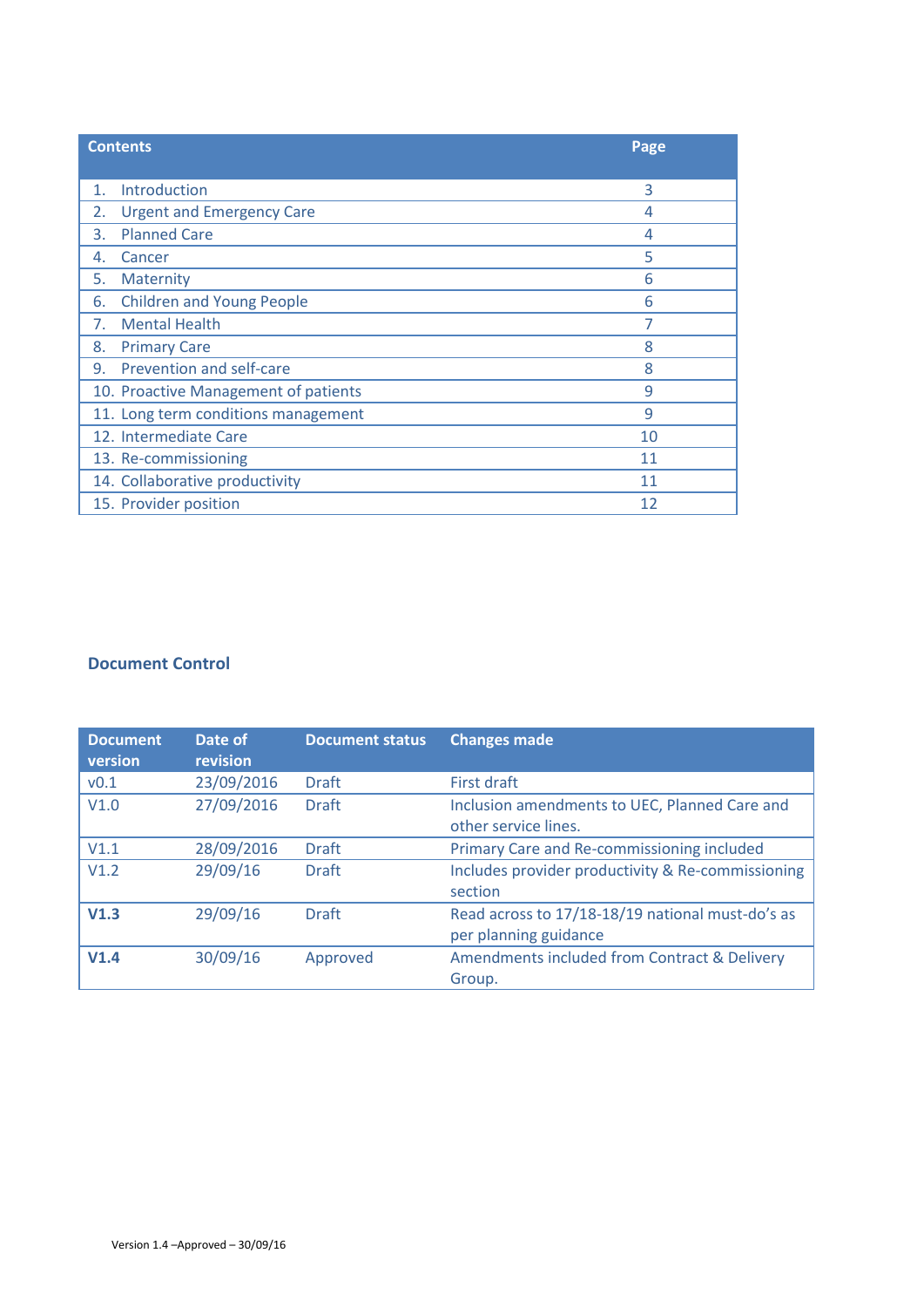## **South West London Collaborative Commissioning**

## **Commissioning intentions 2017/18 to 2018/19**

#### **1. Introduction to South West London STP**

In June 2016, SW London submitted a draft Five Year Forward Plan to NHSE. This plan was a product of collaboration between all the NHS commissioners and providers in SWL, working with our six local authorities and GP federations. The plan sets out our collective challenges and how we could transform health and care services, so that local people receive the high quality care they rightfully expect, now and in years to come. As well as improving the quality of services and ensuring services meet the needs of our population, the plan describes how these transformational changes will address our financial 'do nothing' challenge of up to £912m by 2020/21.

Our plan centres around five key areas:

- Prevention and early intervention; supporting people to stay well, identifying those at risk of developing LTCs, and using model technology and a modern local workforce to develop proactive care and better support people at home and in the community
- Transforming community based care so we deliver right care in the best setting; transforming access to outpatient services, reducing A&E attendances and increasing timely hospital discharge, and helping people to die where they want
- Building capacity and capability in the community; establishing locality teams to provide care to populations of at least 50,000 people and transforming primary care services
- Reviewing the configuration of our acute hospitals; making best use of staff through clinical networking and redesigning clinical pathways, and reviewing the provision of specialised services
- All the above underpinned by a model workforce, making best use of our public estate and delivering an information revolution

Through our Commissioning Collaborative and Acute Provider Collaborative working arrangements, we have established a programme to deliver the STP. These workstreams are currently working up their workplans which will be reflected in contractual arrangements. This document sets out the proposed changes for 17/18 and 18/19.

In line with the direction set out in the STP the clinical leadership groups have devised a programme of action and change which will incorporated into commissioning intentions and thereafter reflected in contractual arrangements. This also reflects the National Must-do's for 2017-19 as set out in the NHS operational planning guidance (September 2016)

#### **The following state the 17/18 and 18/19 expected service changes**

- Urgent and emergency care
- Planned care
- Cancer
- Maternity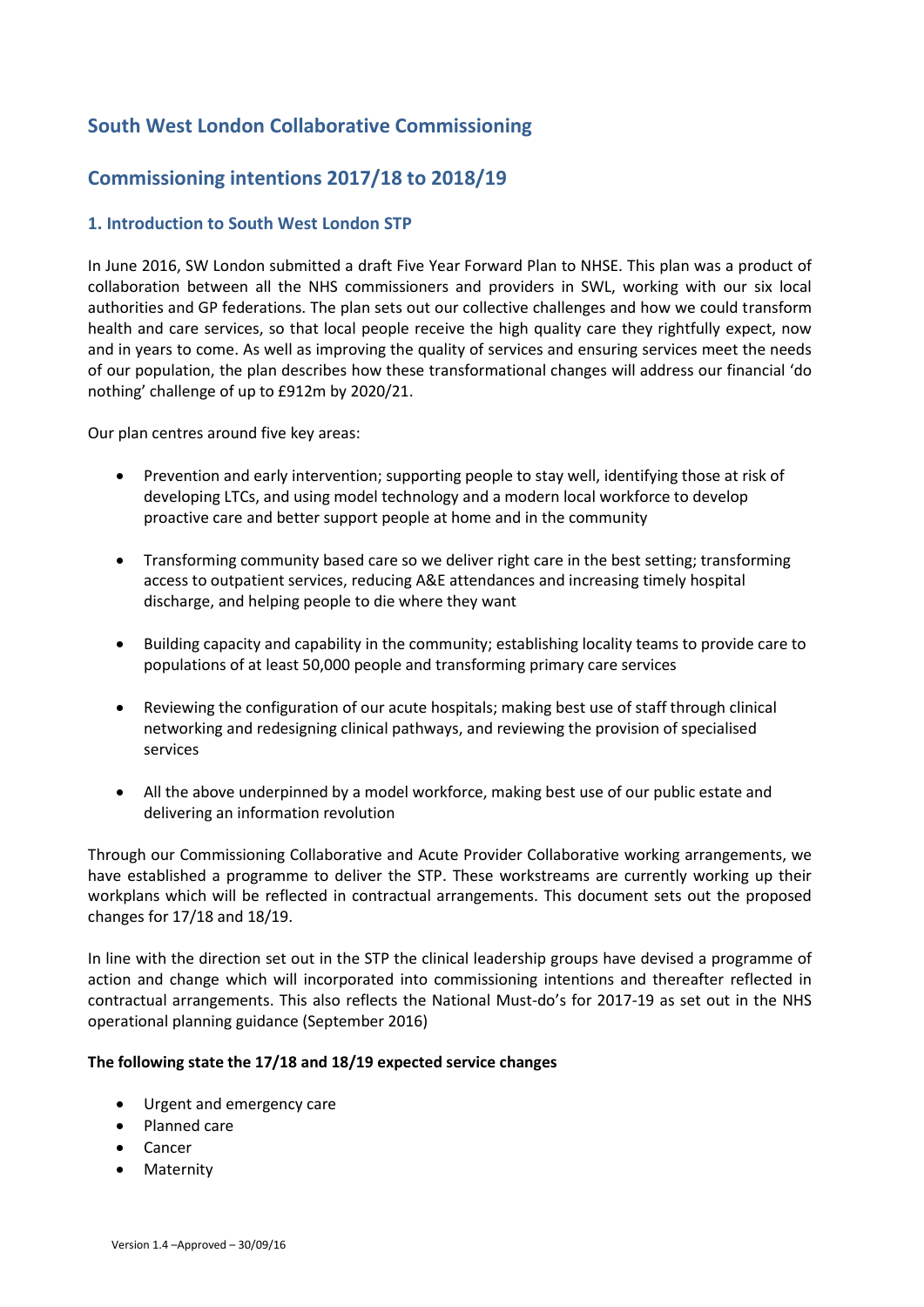- Children's and young people
- Mental health
- Primary Care
- Prevention and self-care
- Proactive management of patients with complex needs
- Re-commissioning
- Long term condition management
- Intermediate care

#### **2. Urgent and Emergency Care**

In south west London, we believe that the urgent and emergency system service model needs to be transformed by the end of 2018/19. An integrated service which achieves the core standards is a high priority. 24/7 integrated urgent care access, treatment and advice via an improved 111 service. Priorities include mental health crisis care, self-care support and 'see and treat' models for London Ambulance Service. The following service changes are expected:

- Deliver the four hour A&E standard, and standards for ambulance response times including through implementing the five elements of the A&E Improvement Plan.
- Work across all acute providers to deliver sustainable London Quality Standards by 2020 in order to provide 7DS
- Implement a SWL AEC specification which will see all patients presenting at A&E considered for AEC unless clinically inappropriate
- Review of places of safety and psychiatric liaison capacity to improve access in south west London by 2017. This will contribute to a cross-system approach to prepare for forthcoming waiting time standard for urgent care for those in a mental health crisis.

#### **3. Planned Care**

Planned Care can be defined as the provision of routine services with planned appointments or interventions within community settings such as GP surgeries, health centres and other community facilities. This term also encompasses routine surgical and medical interventions provided in a secondary care setting and in some instances long-term conditions such as diabetes and musculoskeletal conditions.

The Planned Care section of the five year strategic plan covers planned inpatient routine elective surgery. Day case procedures are out of scope (except where there is a significant financial and/or clinical benefit in centralisation), and routine medical outpatient appointments will be considered as part of the integrated care.

The following service changes expected for planned care:

- Deliver the NHS Constitution standard that more than 92 percent of patients on nonemergency pathways wait no more than 18 weeks from referral to treatment. Implement effective performance management to enable accurate benchmarking and assure achievement of RTT & cancer waiting time
- Deliver patient choice of first outpatient appointment, and achieve 100% of use of e-referrals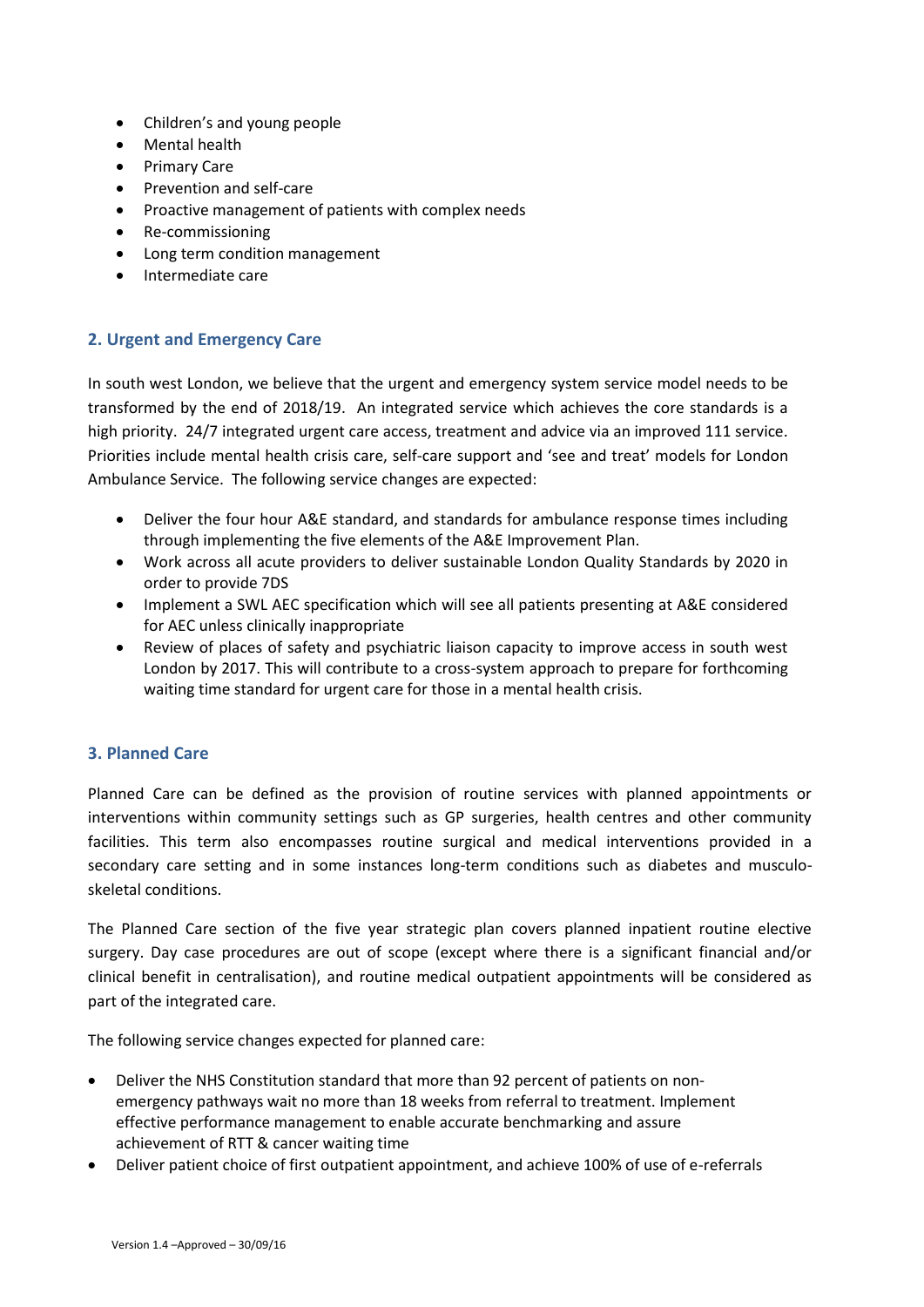by no later than April 2018 in line with the 2017/18 CQUIN and payment changes from October 2018.

- Work with providers to identify priority pathways in order to introduce standardised pathways and protocols across south west London
- A Reduction in "Did Not Attend" through better use of technology eg Kinesis and the introduction of virtual clinics with a roll out in 17/18.
- Ring-fencing of elective care beds
- Improved access to diagnostics (08:00 to 20:00hrs) and the expansion of one stop diagnostics
- Improved networking and referral management
- Undertake a Theatre Productivity review and sharing best practice
- Strengthening and Consistent application of Effective Commissioning and "Procedures of limited clinical effectiveness" Policy
- For Outpatients:
	- Reducing variation in Outpatients activity across SW London
	- Eliminate non clinically valid appointments & unnecessary follow up appointments
	- Improved referral management and reduce non-attendance through effective electronic communication
	- Roll out new models that use technology to deliver better patient care (skype, remote monitoring, kinesis etc.)

#### **4. Cancer**

South west London cancer services will focus on prevention of disease, early diagnosis and patient experience of treatment with an emphasis on patient choice and care provision in the community during active treatment, recovery, and, where necessary, at the end of life. Every patient will be treated as an individual and offered the full support of the healthcare professionals involved.

- Working through Cancer Alliances and the National Cancer Vanguard, implement the cancer taskforce report.
- Deliver the NHS Constitution 62 day cancer standard, including by securing adequate diagnostic capacity, and the other NHS Constitution cancer standards
- Improve targeted screening and early diagnosis interventions through reducing variation in primary care to tackle health inequalities, deliver better access to services and outcomes. This includes raising patient awareness and acting on symptoms of cancer. Providers to achieve 40% of first attendances by day 7.
- Work across all acute providers to deliver sustainable waiting times to access diagnostics and treatment through delivery of new pathways, (including "straight to test"), reviewing PRL processes and improving MDT arrangements. Providers to develop plan for capacity at 65th percentile of demand; Access to pan endoscopy at KHFT (subject to diagnostic capacity fund bid); All Trusts plan for demand growth as per TCST modelling; KHFT faster diagnosis pilot site
- Identify the priority pathways to be commissioned to reduce variation in treatments rates and outcomes – particularly a greater role for primary care to help deliver improved diagnosis rates and improved care for people within with and beyond cancer.
- Improve the quality of life for people living with and beyond cancer, defining cancer as a long term condition and ensuring it is managed as such across health and social care.
- H&N pathway improvement within SLF plan: Trusts to increase the number of H&N 2ww referrals seen by day 7 to at least 40% Spoke sites (ESTH, CHS and KHFT) to establish additional capacity for pan-endoscopy
- Prostate and lung best practice pathway: Providers to complete actions as set out in the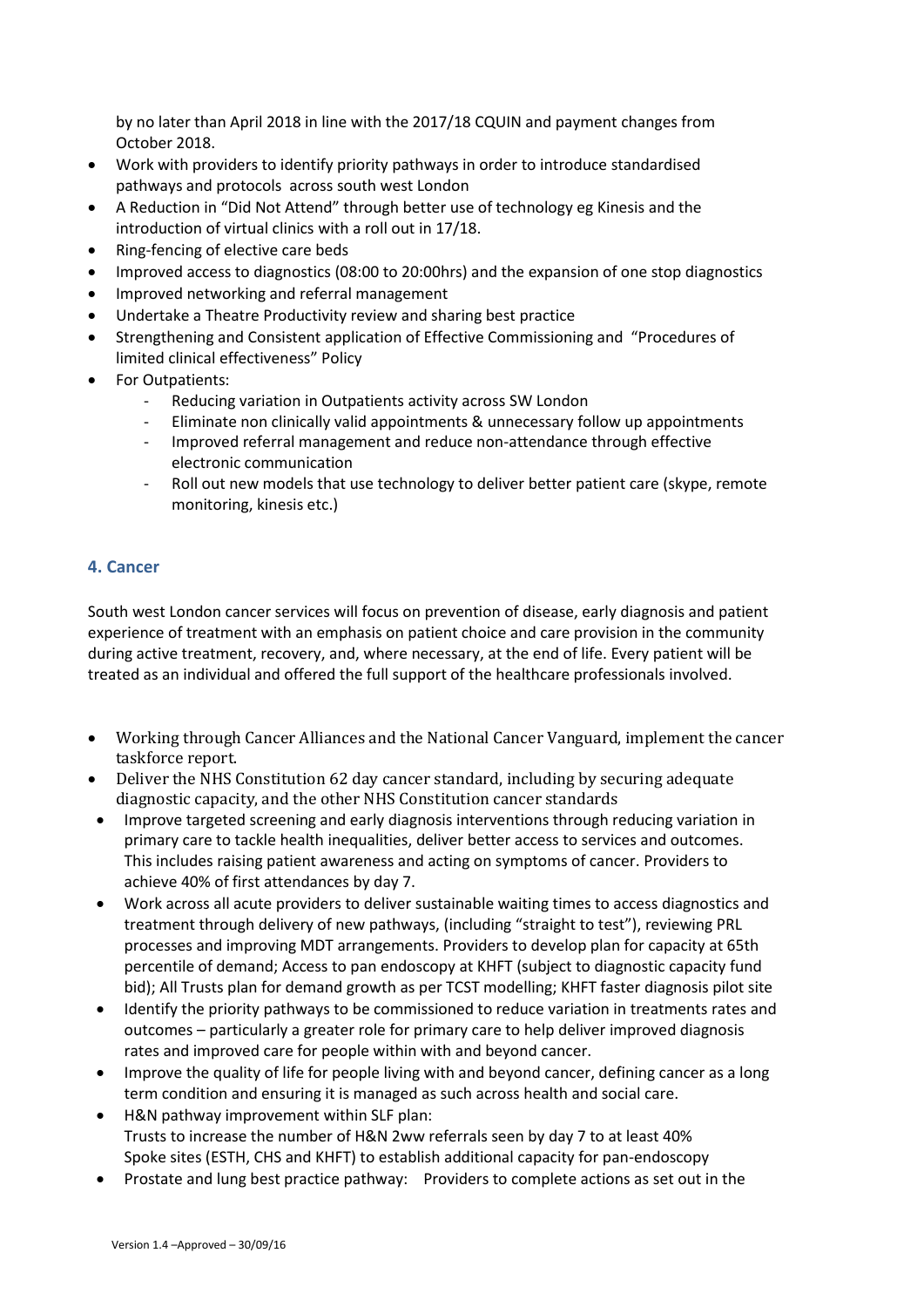SWL Cancer Performance Improvement Plan in order to implement the Lung and Prostate best practice pathways by April 2017

- Two week wait referrals to be quarterly reviewed to assess if patients have been given PIS and that they referrals achieve and sustain 40% referrals in 7 days.
- Providers to meet the trajectory for referring patients on a 62 day GP urgent pathway to RMH within 38 days
- Ensure stratified follow up pathways for breast cancer patients are rolled out and prepare to roll out for other cancer types.
- Ensure all elements of the Recovery Package are commissioned, including HNA, treatment summary and a holistic cancer care reviews.

#### **5. Maternity**

South West London will support women's choice in place of birth, increasing availability of home births and midwife-led care. Providing safe and sustainable hospital services for women who need obstetric-led care and a more personalised antenatal and postnatal care, including reviewing consistency of carer and provision of perinatal mental health support. In 17/18-18/19, SWL is a National Pioneer site for Choice and Personalisation which will enable us to test and trial ways of deepening and widening choice and personalisation to women and their families. Through the SWL Maternity Network, the SWL local maternity system will work to implement the recommendations of the National Maternity Review, Better Births, specifically focusing on the following below.

- Prepare women and their partners for pregnancy and parenthood through education and up-todate, evidence-based information
- Provide care to women as individuals, with a focus on their needs and preferences
- improve continuity of care and carer, with a strong emphasis on midwifery led care for normal pregnancy and birth
- Provide care which meets the London quality standards for all women and their babies. A timeline for achieving the standards will need to be agreed between providers and CCGs.
- Values and takes on board feedback from the women we look after and their families in order to drive continuous improvement in the quality of care.

#### **6. Children and Young People**

Most children who are unwell should be treated in primary care and the community; better access to and availability of community-based care will reduce the need for hospital attendances. Children who need hospital care for a short period to be assessed, observed and treated in paediatric assessment units sitting alongside A&Es. Quick access to specialist inpatient care for the small number of children who need it. Increased networking between hospitals and between GPs/primary care and hospitals.

Expected outputs and changes in 17/18-18/19:

#### **Acute Care Standards for CYP and Peer Review -**

The HLP CYP Acute Care Standards are a compilation of all standards for in-patient care deriving from Royal Colleges, NICE, the Department of Health and other bodies. They represent the standards of care which should be delivered within paediatric inpatient units.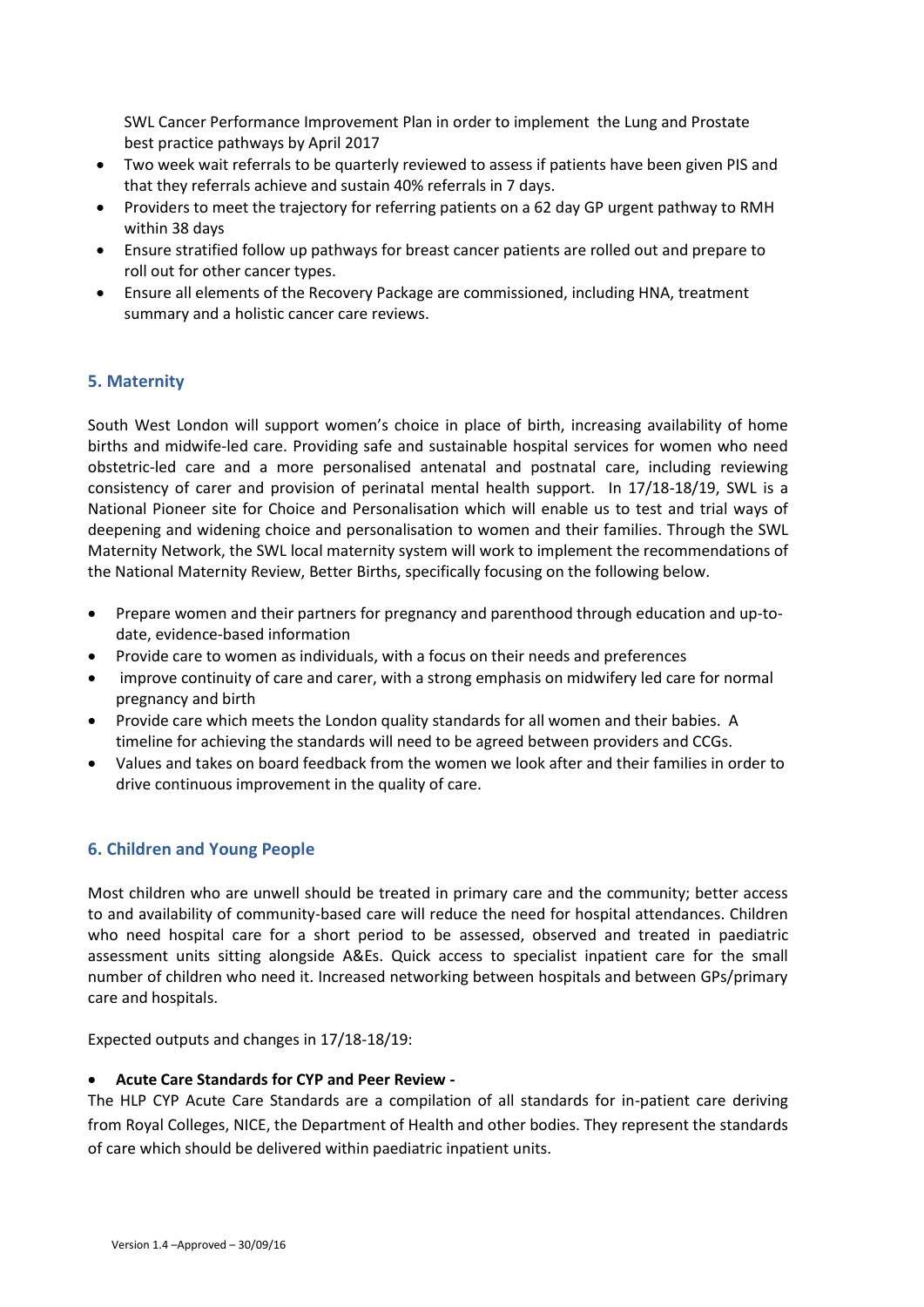HLP has commenced a programme of supportive peer review using expert clinical panel members in conjunction with local CCG commissioners. The output of the review is an action plan held jointly by the provider trust and CCG.

SWL CCGs will work with all SWL Trusts to make progress towards achieving the actions described in the agreed plan following the peer review

#### **Level 1 and 2 Paediatric Critical Care**

High Dependency Care for children (Royal College of Paediatrics and Child Health 2014) changed the nomenclature of critical care and proposed that a degree of intensive care (formerly known as high dependency care) should be delivered in all in-patient units (level 1 PCC). Some units should be designated as level 2 units providing level 1 care plus the ability to look after CYP receiving long term ventilation. HLP published a set of standards to support this model. Bringing all units up to the standards required will be a large leap in quality, requiring extensive development of the medical and nursing workforce. In order to undertake this, HLP has secured funding to develop an educational package with online and face to face elements to support extensive workforce development. In addition, work is underway to develop a commissioning framework for L1 and L2 PCC.

SWL CCGs will work with all SWL trusts to make progress towards achieving delivery of L1 PCC standards. We will work across the SPG/STP area to determine which trust/s should be commissioned to deliver long term ventilation to CYP.

#### **Paediatric Assessment Units (PAU) and out of hospital care**

Across, SWL we have already begun developing the model of care and operational standards for PAUs. HLP will be publishing standards for PAUs in September 2016 and we will explore the feasibility of implementation the PAU model against these standards to support delivery of our paediatric model of care.

Linked to this, we will also work across SWL to make progress towards developing the Out of Hospital provision for CYP.

#### **Asthma Care**

The HLP CYP asthma standards describe the level of care which should be delivered across the system, from pharmacies to primary, secondary and tertiary care. Consistent delivery of these across London will reduce the high morbidity and mortality associated with asthma in CYP.

We will work collectively across primary care and trusts to make progress towards achieving delivery of the London asthma standards for CYP.

#### **7. Mental Health**

Develop and implement Initiatives that meet the growing demands in mental health and increase the focus on viewing mental and physical wellbeing as an integrated whole. These will be developed to increase their scale and consistency across south west London with a need to deliver the 5 Year Forward View.

The initiatives include: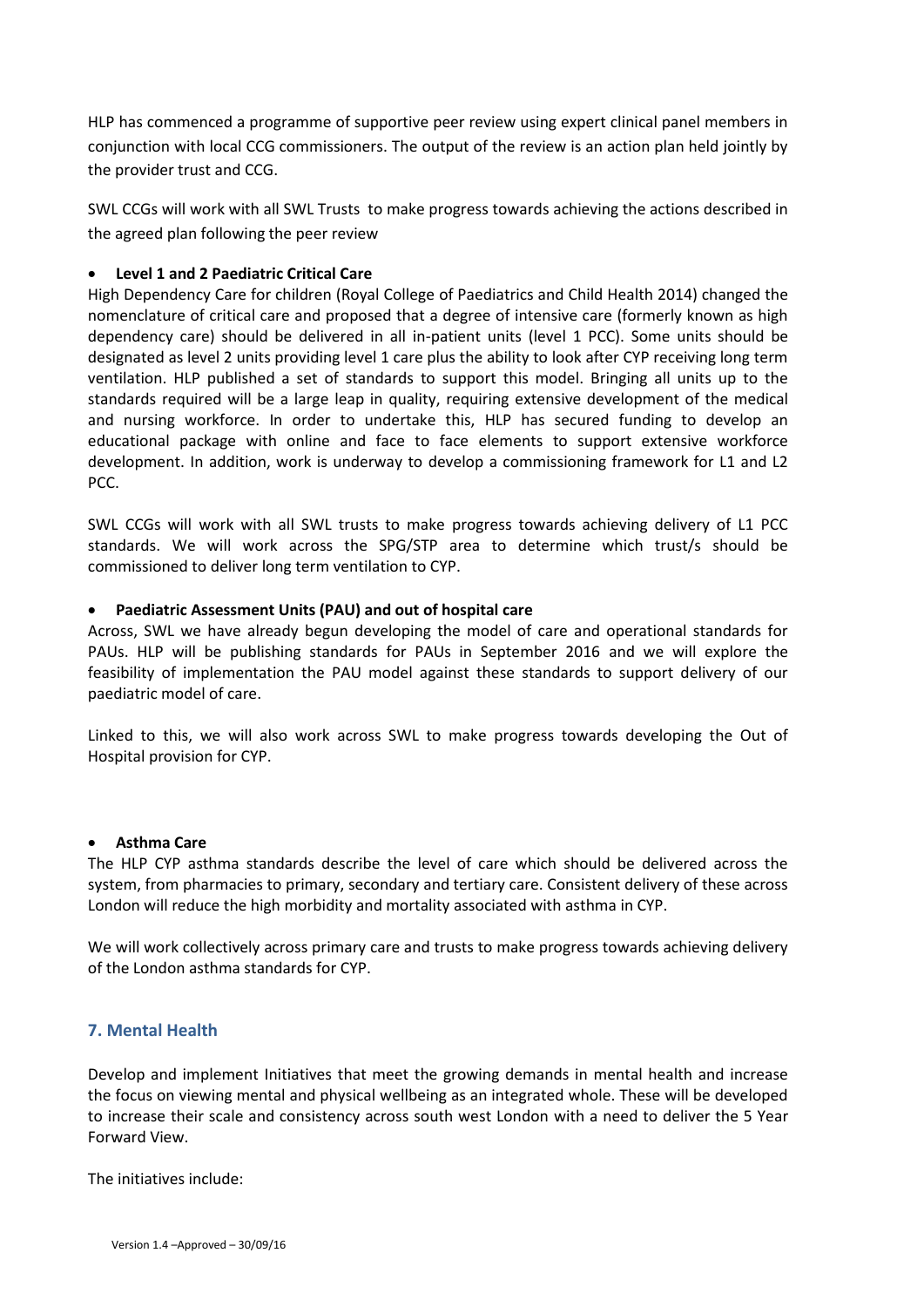- Phased implementation of community Perinatal MH service that meets London wide service specification
- Implementation of CAMHS transformation plans, including ensuring that approximately 2000 additional CYP receive NHS funding community support p.a (approximate calculation of SWL share of FYFV ambition)
- Implement enhanced 24/7 crisis services
- Delivering Core 24 psychiatric liaison in all acute hospitals (20% achievement minimum standard by  $18/19$  – from FYFV)
- Improved access to Psychological Therapies for patients with long term conditions or those who are being treated conservatively (e.g. chronic pain).
- Developing Primary Care Mental Health Services (including services to address the physical health needs of patient's with SMI)
- We will make progress against dementia strategy including maintain a dementia diagnosis rate of at least two thirds of estimated local prevalence, and have due regard to the forthcoming NHS implementation guidance on dementia focusing on post-diagnostic care and support.

For more detail please refer to mental health appendix.

#### **8. Primary Care**

- Delivery of 8am-8pm GP access 7 days a week, meeting the London specification for extended access by end of 17/18
- Commitment to accessible, coordinated and proactive primary care, delivering the 17 specifications for primary care by end of 18/19

Wider commissioning intentions for primary care will be taken forward at a local level.

#### **9. Prevention and self-care**

SWL will ensure that people have access to greater preventative and early intervention support so they can become more independent, resilient, and capable in managing and improving their health.

The direction of travel is towards promoting of healthy lifestyles, promoting self-care for minor ailments, ensuring appropriate use of health and social care services, facilitating effective selfmanagement by people diagnosed with long-term conditions, building a strong culture of Shared Decision Making and partnership among patients and clinicians, and embedding of Making Every Contact Count (MECC) culture across services to improve health of the public and service users.

- Whole population/place based interventions
	- integrated communications campaigns
	- common programmes across SWL to address wider determinants of health and unhealthy behaviours
- Community based interventions:
	- Expand use of health champions and expert patients
	- Implement Asset Based Community Development schemes to activate communities
	- Increase existing provision of social prescribing schemes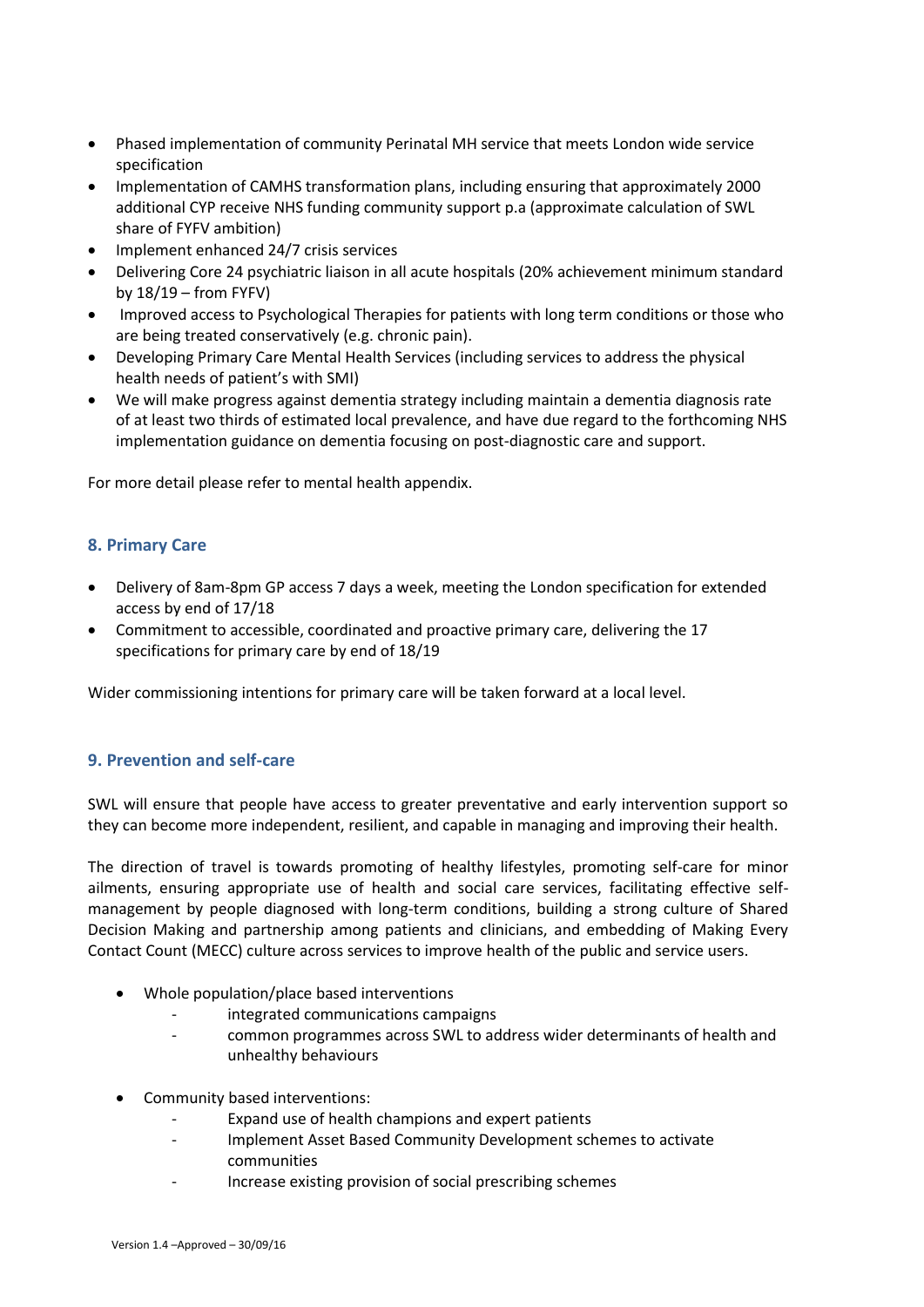- Individual interventions to ensure patients are routinely and systematically involved as active partners:
	- Decision aids are widely utilised to support decisions that take account of the individual's preferences
	- Increase use of personal health budgets
	- Embed person-centred care planning and self-management
	- Enhance use of digital technologies and resources
- Local providers to work together to promote information and access to community based resources and help build local capacity to support vulnerable people

### **10. Proactive management of patients with complex needs (frailty as first priority) delivered by locality teams**

As part of delivering an enhanced offer to support adults to receive treatment, support and care to enable them to remain at home, SWL will establish a network of MDT locality teams across subregional areas.

The locality teams will be centred around primary care and responsible for managing the care of c. 50k people in a geographical area (around a group of practices). They will build on existing community based health and social care infrastructure to establish integrated teams. While working collaboratively teams will operate using a single point of contact and named care co-ordinator model, carrying out care planning and review in partnership with patients to improve patient experience and outcome and reduce unscheduled care needs. The focus is on enabling people to stay well and avoid healthcare instances.

- Establish locality based MDTs managing populations of at least 50k; risk stratification and cross system working to proactively manage identified cohort in the community
- An agreed integrated pathway for managing frailty at sub regional level (first priority cohort for locality team model)
- Embedding effective care planning processes within the locality team, including integrated care plans, personalised outcomes and regular MDT reviews

## **11. Long term condition management (diabetes initially but principles of the model could be extended to other LTCs)**

A significant amount of LTC management is currently delivered within acute settings. This model of care does not deliver value for money in terms of patient experience or clinical outcomes. There is a growing body of evidence to show that more personalised care delivered in community settings has better outcomes for patients and frees up hospital capacity to deliver high quality specialist care.

The SWL vision for the management of LTC shifts activity primarily to primary care settings supported by effective networks and links to other parts of the system such as specialist nurses and locality based MDTs. GPs take an enhanced role in creating and reviewing care plans and they support patients to take an active role in the management of their LTC(s) through involvement in their care planning, social prescribing, and signposting to virtual advise and support. Patients will also have access to structured patient education programmes.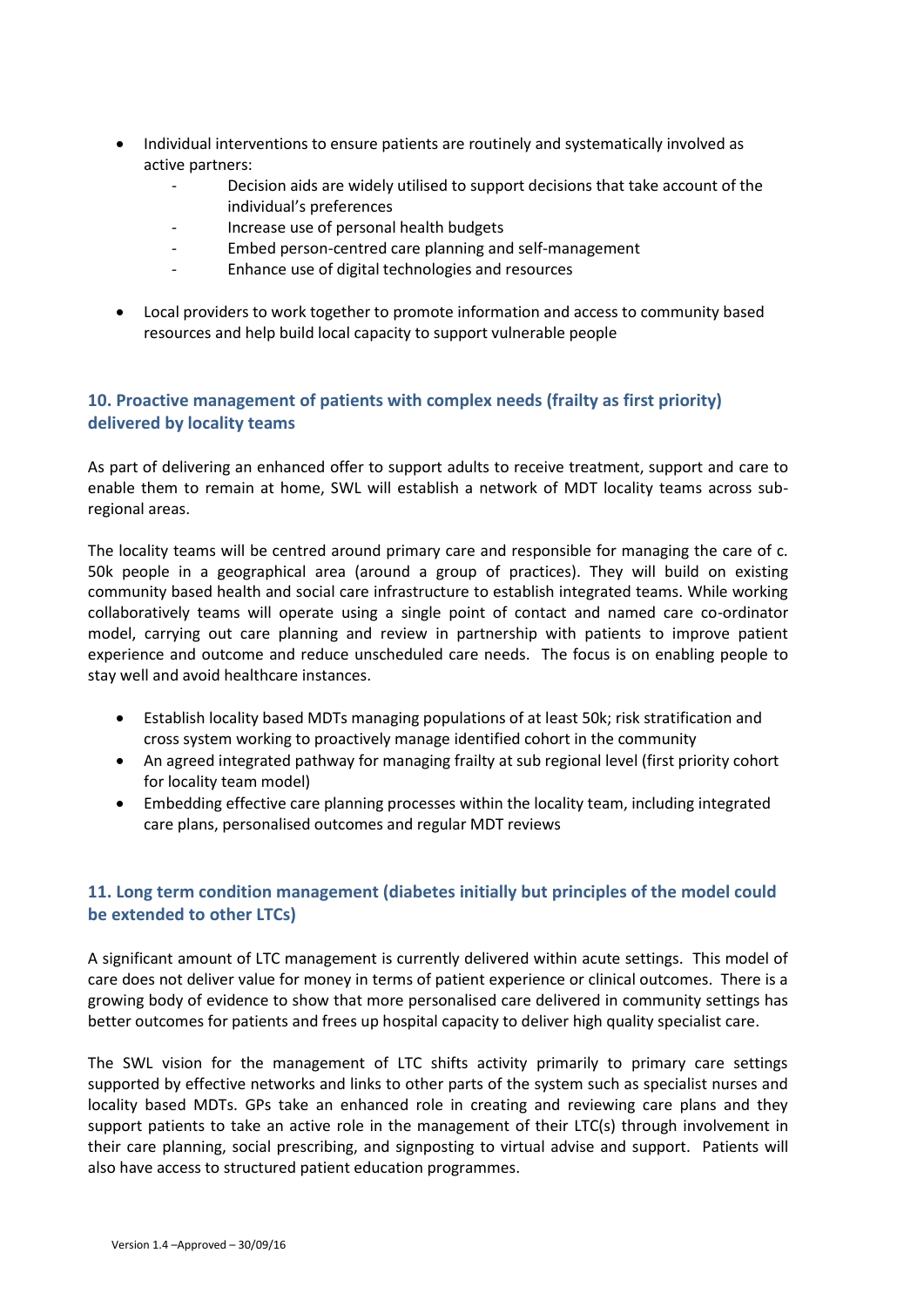- Primary care is developed to be at the centre of LTC management including:
	- o Extended care planning appointments
	- o Care plans with defined review schedules
	- o Each care plan has a named clinical lead and regular and timely reviews
	- o GPs have access to social prescribing for patients with LTCs
- Primary Care have access to urgent and routine advice to support patients to be managed in the community.
	- o Urgent and routine advice via Kinesis (or similar system)
	- $\circ$  Diabetologists (as part of the community team) as part of a phased roll out beginning with Diabetes
	- o Specialist nurses based in the community and integrated with primary care team

Patients have access to structure education programmes and virtual advice and support

With regard to End of Life Care:

- Identification of patients in their last year of life and support them to die in the location of their choice
- Developing a SW London specification for acute End of Life care
- Co-ordinated care planning, with enhanced use of Co-ordinate My Care (CMC) to share care plans between professionals and across organisational boundaries
- Work with care homes & the Sutton Care Home Vanguard to improve end of life care in residential care

#### **12. Intermediate care (step up and step down, bedded and home based)**

A significant number of people are admitted to hospital because they have experienced a change in their health and/or social situation. While it is acknowledged that a proportion of these people will continue to require admission to an acute setting, a proportion could be supported in a non-acute setting. Additionally, a number of people could be discharged earlier from the acute setting with adequate support and management of risk.

To ensure patients receive appropriate care in the right setting while reducing the demand on acute settings, SWL's intermediate care services will provide enhanced access and rapid response supported by multi-disciplinary teams.

- Anticipatory care plans are in place to support OOH management of crisis
- Timely access to advice and assessment to prevent hospital admissions including
	- o rapid response assessment within two hours 7 days a week
	- o real-time access to geriatrician advice
	- o Geriatrician review available within 2 hours in ED
- Rapid access to alternative services to prevent hospital admissions and enable timely discharge
	- o Health and social care packages available within 4 hours 7 days a week, including access to equipment
	- o Step-up/down beds available to prevent hospital admission.
	- $\circ$  24-hour care packages can be delivered in patients' own home where appropriate
	- o Rapid response GPs have admitting rights to frailty wards
- There is an integrated team responsible for planning discharges of patients with complex needs which includes community health and social care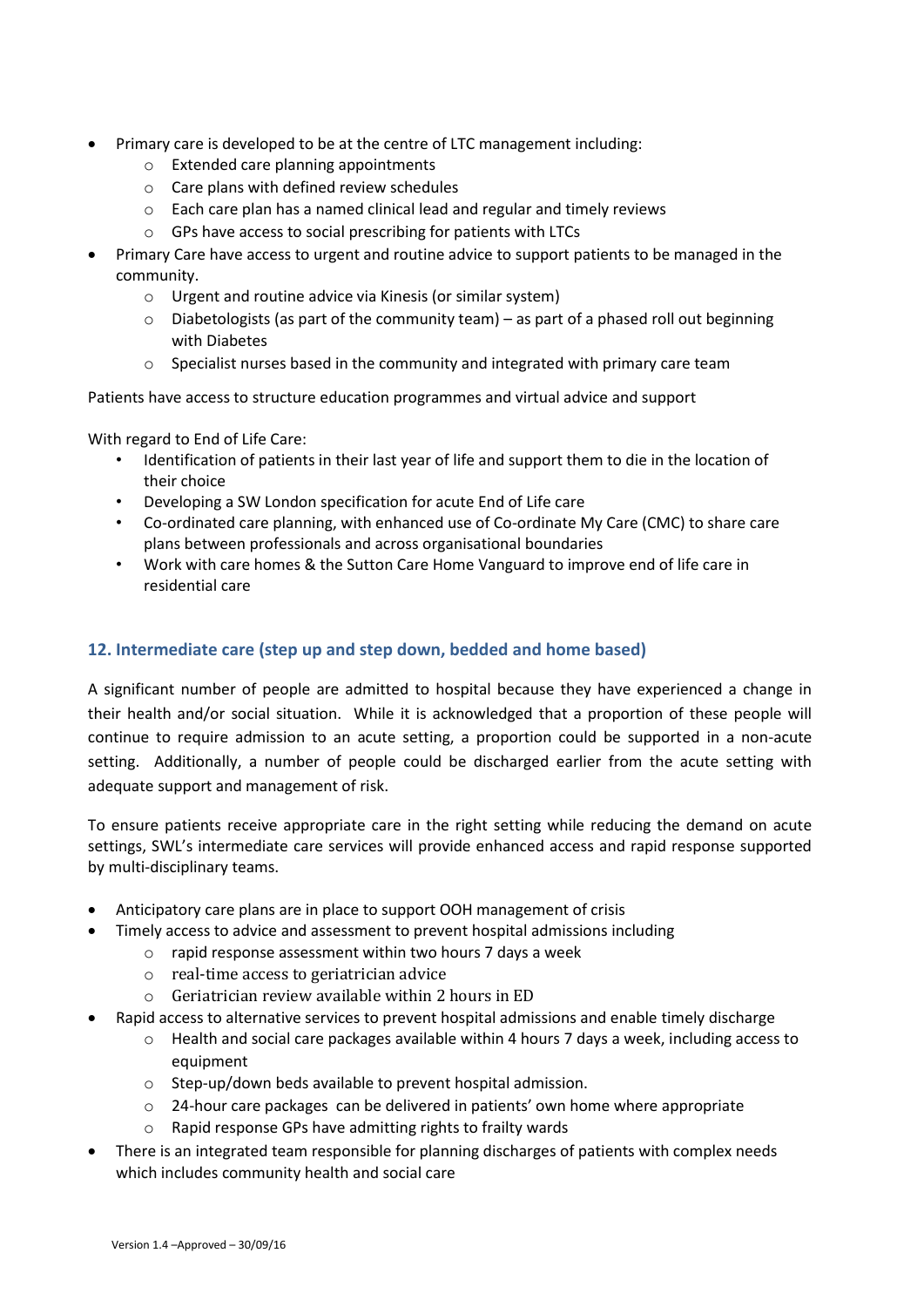A home First/Discharge to Assess approach is adhered to across all providers

Through items 9, 10, 11 and 12, we aim to see a shift in acute spells and bed days by the end of 18/19 which is in line with the level of ambition agreed in the STP June Submission

#### **13. Re-commissioning**

Within SW London there is an imperative that savings are made to aid recovery of financial positions of any of the organisations that are in deficit. Within this requirement we need to ensure we engage appropriately and proportionately with local people and stakeholders and partners over these decisions and ultimately look at each within the wider context of prioritising the limited resources available to us.

Given our continued efforts of delivering savings, there is an increasing need to consider other areas including re-commissioning, reducing provision and disinvestment decisions. The significant in-year savings we are required to make will require service changes, with the aim of achieving the best possible value for money. Potentially, some of these changes may require wide scale engagement/and or consultation. This includes statutory, voluntary sector and third sector contracts.

#### **14. Collaborative productivity**

We can no longer rely on traditional cost improvement programmes within single organisations. Instead, we are working more collaboratively to realise the productivity and service improvement opportunities which lie beyond organisational boundaries.

Savings are estimated at £12.6 million in 17/18 and £22. Million in18/19 through economies of scale and removing duplication, and we expect to see improved outcomes and quality.

Opportunities for collaboration include:

- **1. Clinical Workforce:** We need to develop a health and social care workforce that can work across organisational and clinical boundaries to deliver care that is more integrated, which better supports and responds to the needs of patients, is safe and of consistent high quality staff, and offers best value for money.
- **2. Medicines Optimisation:** In addition to the provider schemes, pharmacy teams across the six south west London CCGs are working together to identify opportunities for medicines related saving that go beyond the usual quality, innovation, productivity and prevention (QIPP) savings through collaborative approaches, these include:
	- Pathway reviews to identify opportunities in high cost drugs in secondary care (with a focus on differences in practice between hospitals and doctors) (£1m)
	- Opportunities to reduce or stop prescribing medicines which are considered to be less clinically effective and/or significantly more expensive than their alternatives (£2.9m)
	- Opportunities to reduce medicines wastage (particularly through changes in doctor, pharmacist and patient behaviours around ordering, dispensing, and repeat prescriptions (£3.9m)
	- New models of care in stoma, wound management, continence, and malnutrition